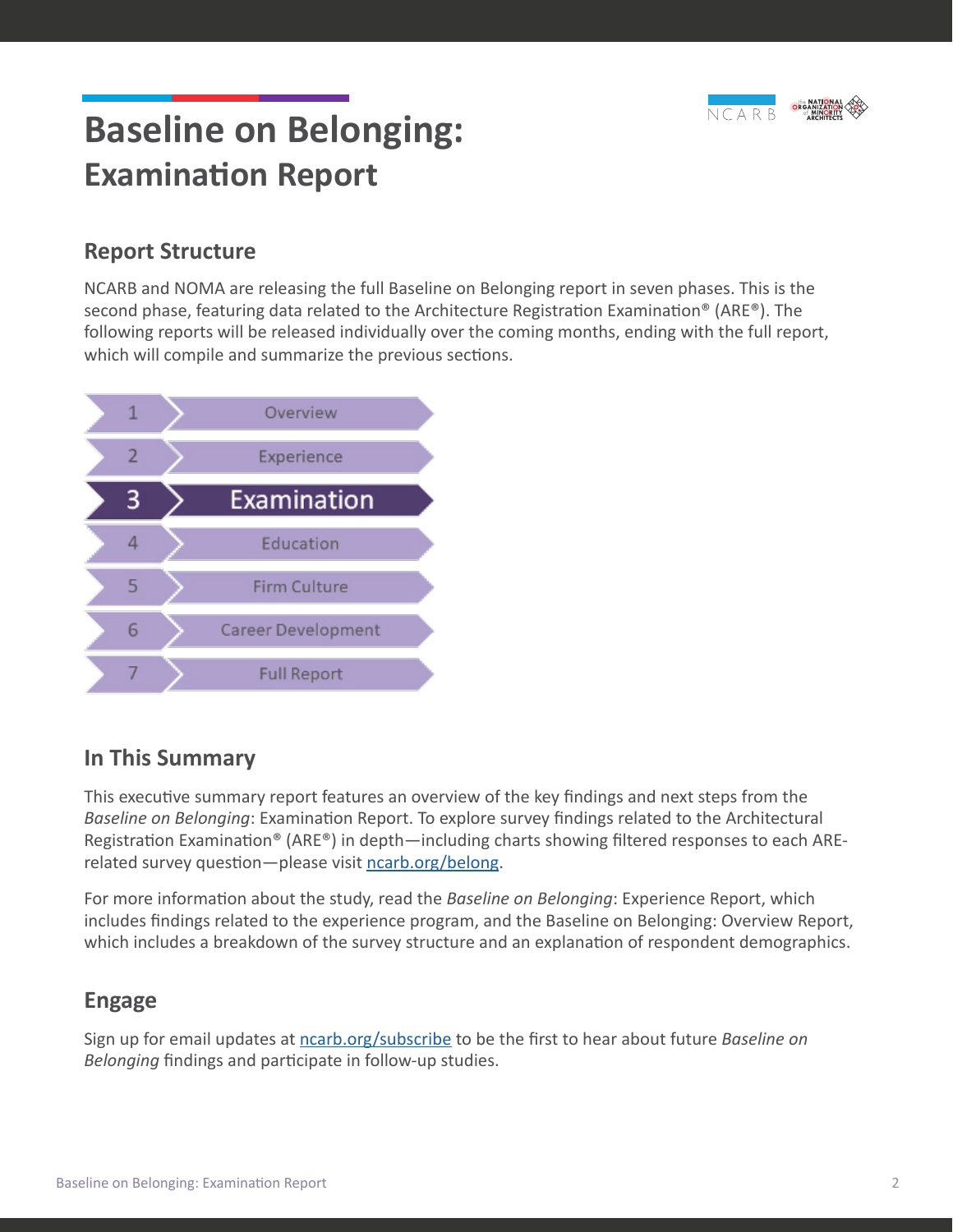

#### **Executive Summary**

The Architect Registration Examination® (ARE®) is a national licensing examination for architects. Passing all six divisions of the exam is required by all 55 U.S. states and territories as a qualification for becoming an architect. Completing the ARE requires significant investments of both time and money, and while some firms offer support to candidates taking the exam, others do not. The *Baseline on Belonging* survey included a number of questions exploring how respondents prepared and paid for the ARE, with a goal of better identifying where cost, firm support, and exam preparation may create unintended impediments on the path to licensure.

The majority of survey respondents had either passed the ARE, taken at least one division, or were preparing to take a division of the exam; just 22 percent of respondents reported they had not yet begun preparing for the ARE. Viewed as a whole, responses from the 78 percent who had experience either preparing for or taking the exam reveal significant impediments to affordability, regardless of demographic. In addition, only 46 percent of individuals preparing for the exam and 66 percent of individuals who have begun or finished testing reported that their firm contributed to the cost of the exam—indicating that candidates may receive less ARE support from their firms than anecdotal claims would suggest.

As with the *Baseline on Belonging* experience report, survey findings were filtered primarily by race, ethnicity, and gender, with additional demographic characteristics such as age and firm size taken into consideration. Where appropriate, NCARB provided supplemental data from ARE candidates to offer additional insight and background information. This includes the first-ever release of national ARE 5.0 pass rates filtered by race and ethnicity, gender, and age. The pass rates indicate significant disparities for people of color, women, and older candidates. An independent bias audit concluded that the individual items on the ARE exhibit no pattern of bias, suggesting that these disparities are not caused by the exam itself, but by outside factors—such as those highlighted throughout the entire *Baseline on Belonging* study. Some key factors that are likely impacting pass rates include access to the necessary education and experience opportunities, as well as factors related to cost and firm support explored in this report.

For example, viewing the *Baseline on Belonging* survey responses by race and ethnicity reveals slight disparities when it comes to firm support for the exam and barriers to the exam's affordability, with Hispanic or Latino respondents the most consistently impacted. For example, Latino respondents are the least likely of all races/ethnicities to report that their firm has or will pay for the exam and the most likely to spend over \$500 on study materials.

The disparities grow when gender is factored in along with race and ethnicity, with women of color more likely to report that their firm did not contribute to the cost of the ARE. In addition, African American and Asian women were 5-6 percent more likely to report that their income was a significant factor impacting their ability to afford the exam compared to their male peers.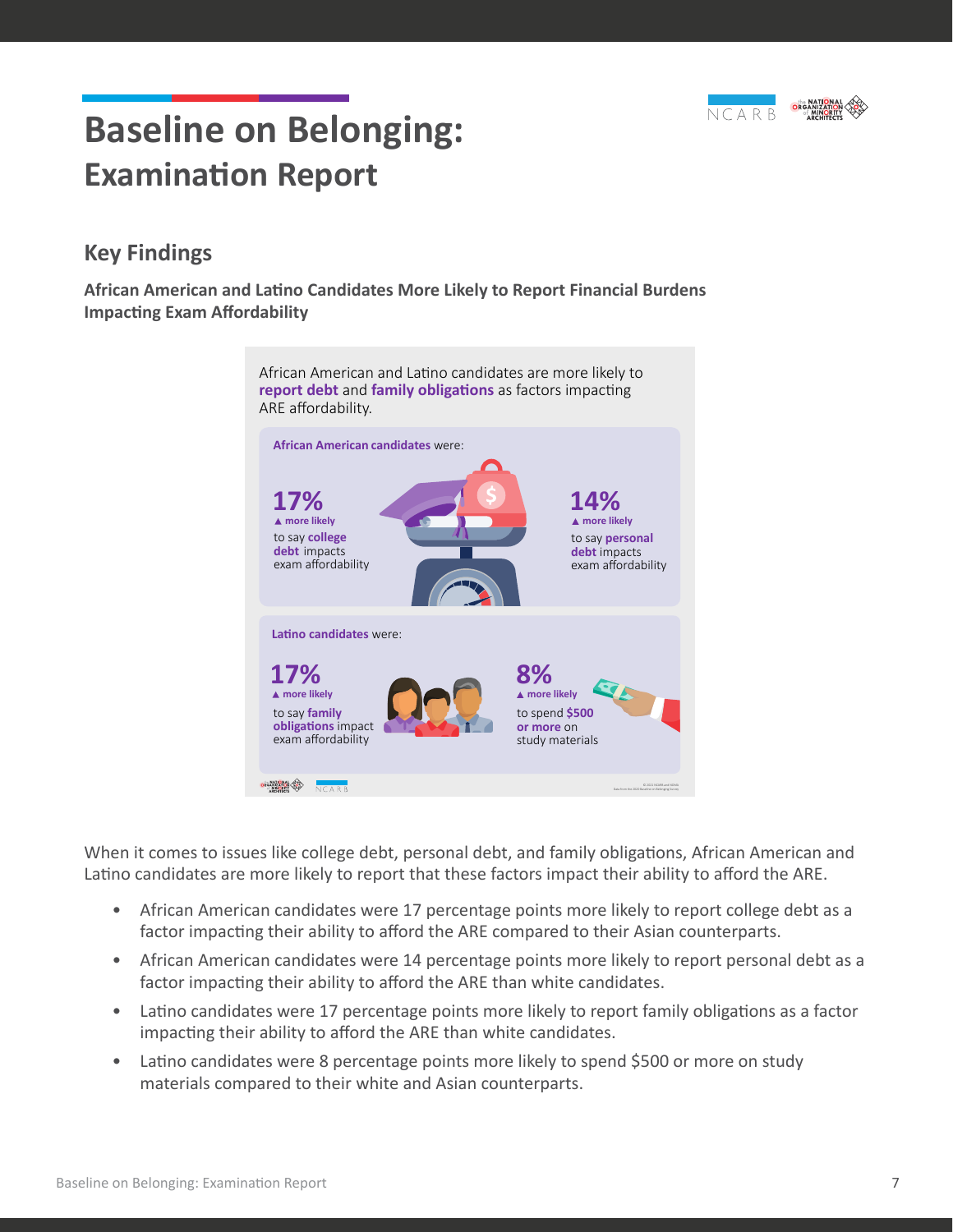

### **Key Findings**

**Candidates of Color and Women Less Likely to Pass the Exam** 



NCARB's Record holder data shows that candidates of color and women are less likely to both pass individual exam divisions and complete the entire exam.

- White candidates are much more likely to pass than candidates of color. The Programming & Analysis division has the largest disparity: white candidates' pass rate is 38 percentage points higher than their Black or African American peers.
- In general, men outperform women on five of the six divisions. A similar trend can be seen when factoring race and ethnicity, although Black or African American women generally outperform Black or African American men.
- Candidates between the ages of 18-29 have the highest pass rates, outperforming those who are 40 or older by 9-14 percentage points, depending on the division.
- In addition, NCARB's data regarding exam completions shows that pass rates impact representation in the pool of candidates passing the exam:

*(Continued on next page)*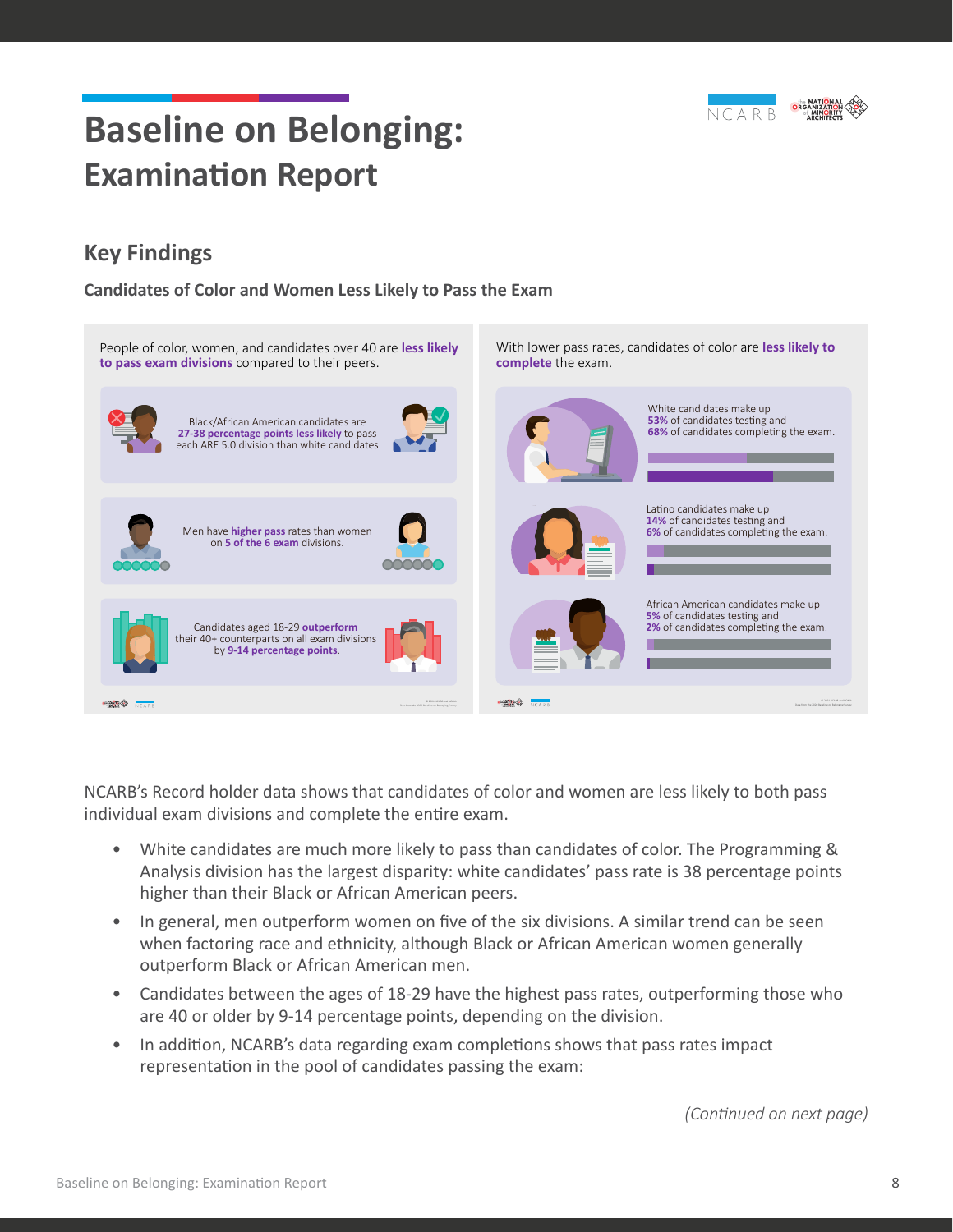

*(Continued)*

- $\circ$  Women make up 42 percent of active testers but only 36 percent of 2019 ARE completions.
- ${\circ}$  African Americans make up 5 percent of active testers but only 2 percent of 2019 ARE completions.
- $\circ$  Latino candidates make up 14 percent of active testers but only 6 percent of 2019 ARE completions.
- $\circ$  In contrast, white candidates make up 53 percent of active testers and 68 percent of 2019 ARE completions. African Americans make up 5 percent of active testers but only 2 percent of 2019 ARE completions.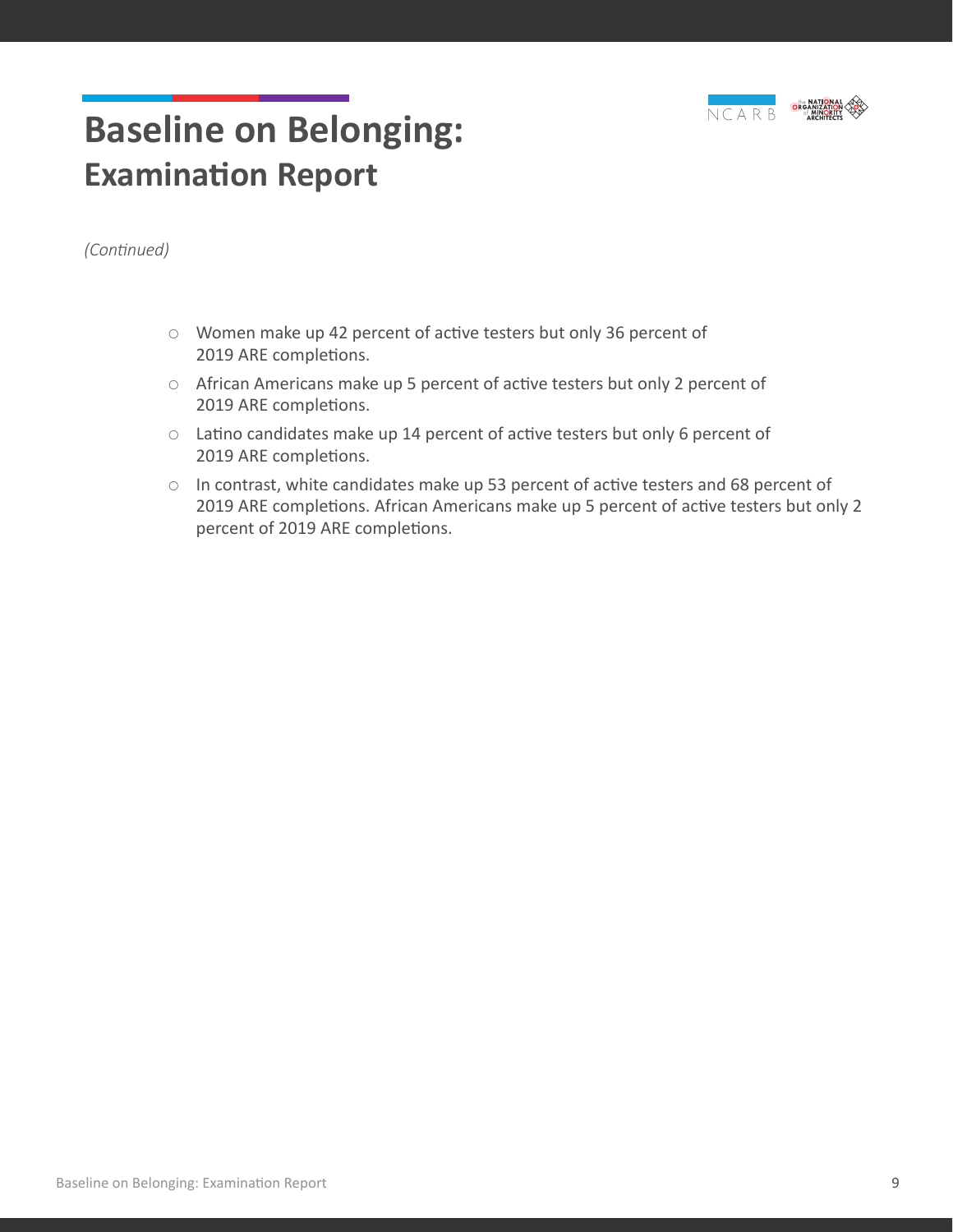

#### **Key Findings**

**African American and Latina Women Experience Disproportionate Barriers Related to Exam Affordability**



African American and Latina women are more likely to experience barriers related to ARE support and affordability.

- African American and Latina women were 10 and 11 percentage points less likely, respectively, to report that they would receive firm support toward the cost of the exam compared to white women.
- African American and Latina women reported more barriers in affording the exam and study materials compared to white peers of both genders:
	- $\circ$  Latinas were the most likely group to purchase their own study materials—8 percentage points higher than white men.

*(Continued on next page)*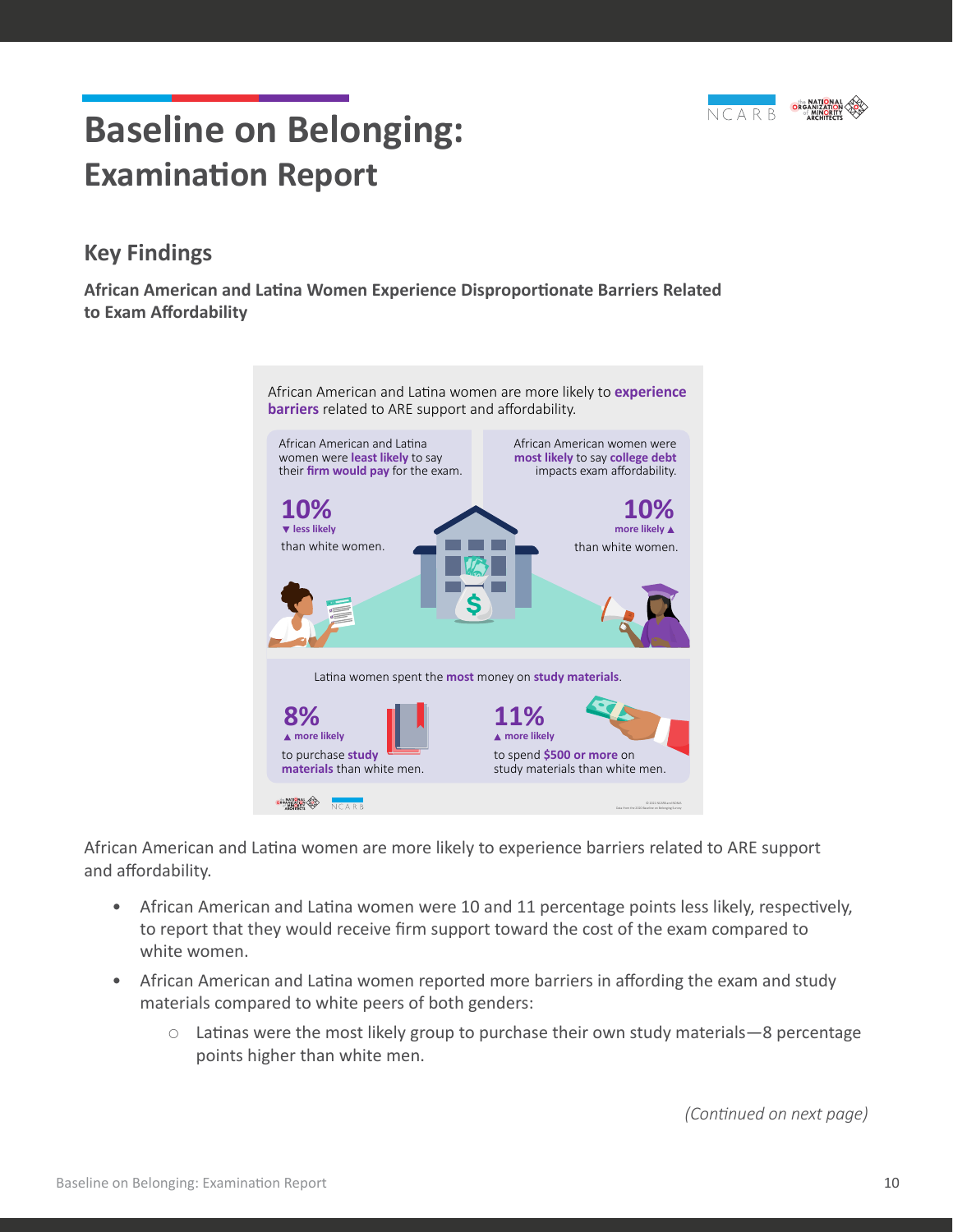

*(Continued)*

- ${\circ}$  Latinas were the most likely group to spend \$500 or more on study materials-11 percentage points higher than white men.
- { African American women were most likely to report college debt as a factor impacting their ability to afford the exam—10 percentage points higher than white women.
- $\circ$  Latinas who completed the exam were 20 percentage points more likely to report experiencing difficulty paying for the exam compared to white women.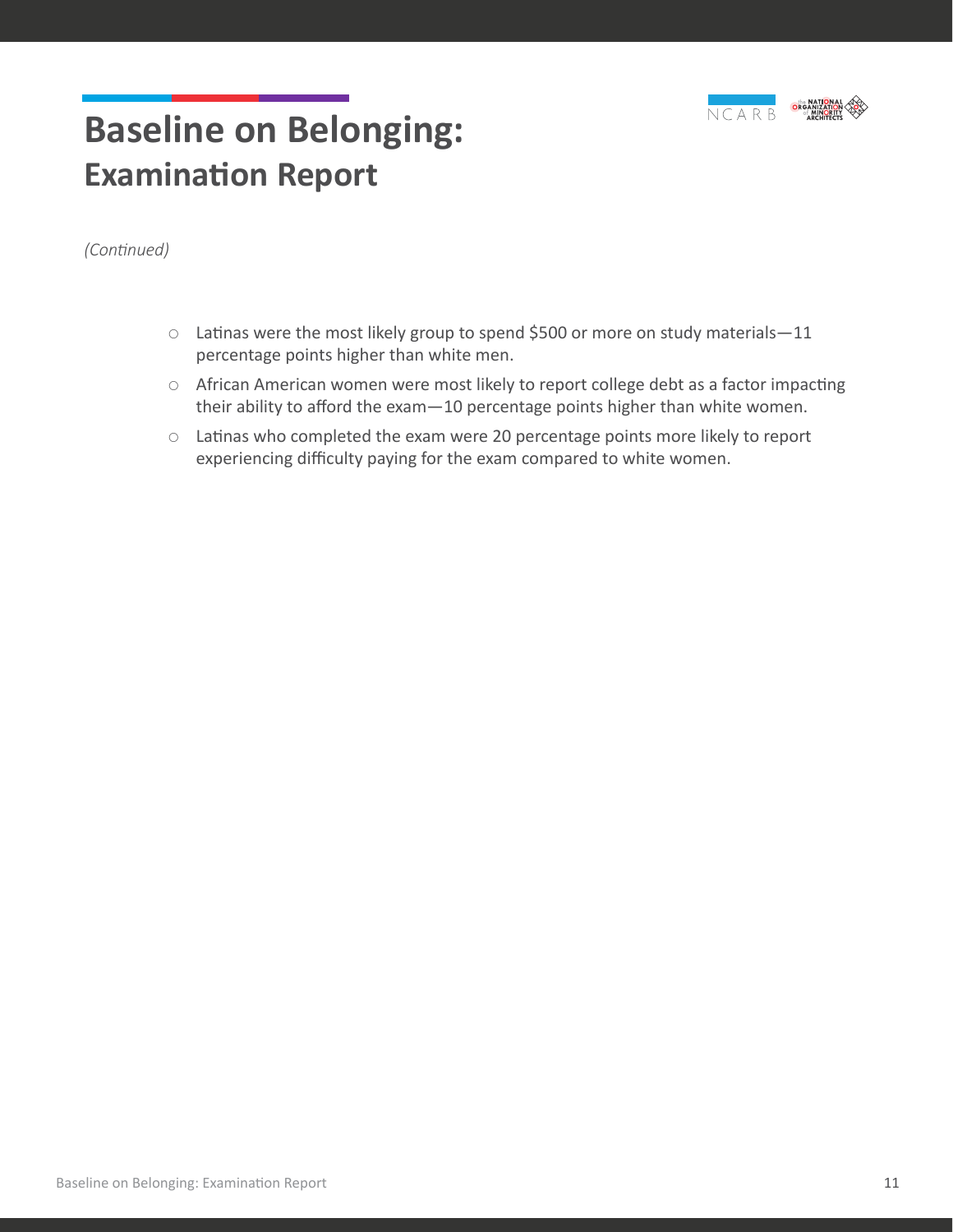

#### **Key Findings**

#### **Older Candidates Less Likely to Receive Firm Support**



Age is a significant factor when it comes to the amount of support ARE candidates receive, with older candidates receiving less firm support and spending more toward ARE costs than their younger counterparts.

- Respondents aged 40+ who completed the ARE were 24 percentage points less likely to report receiving full firm support toward the exam cost compared to candidates aged 18-29.
- Candidates aged 40+ were 23 percentage points less likely to receive free study materials from their firm compared to those aged 18-29.
- Candidates aged 40+ were 22 percentage points more likely spend \$500 or more on study materials than those aged 18-29.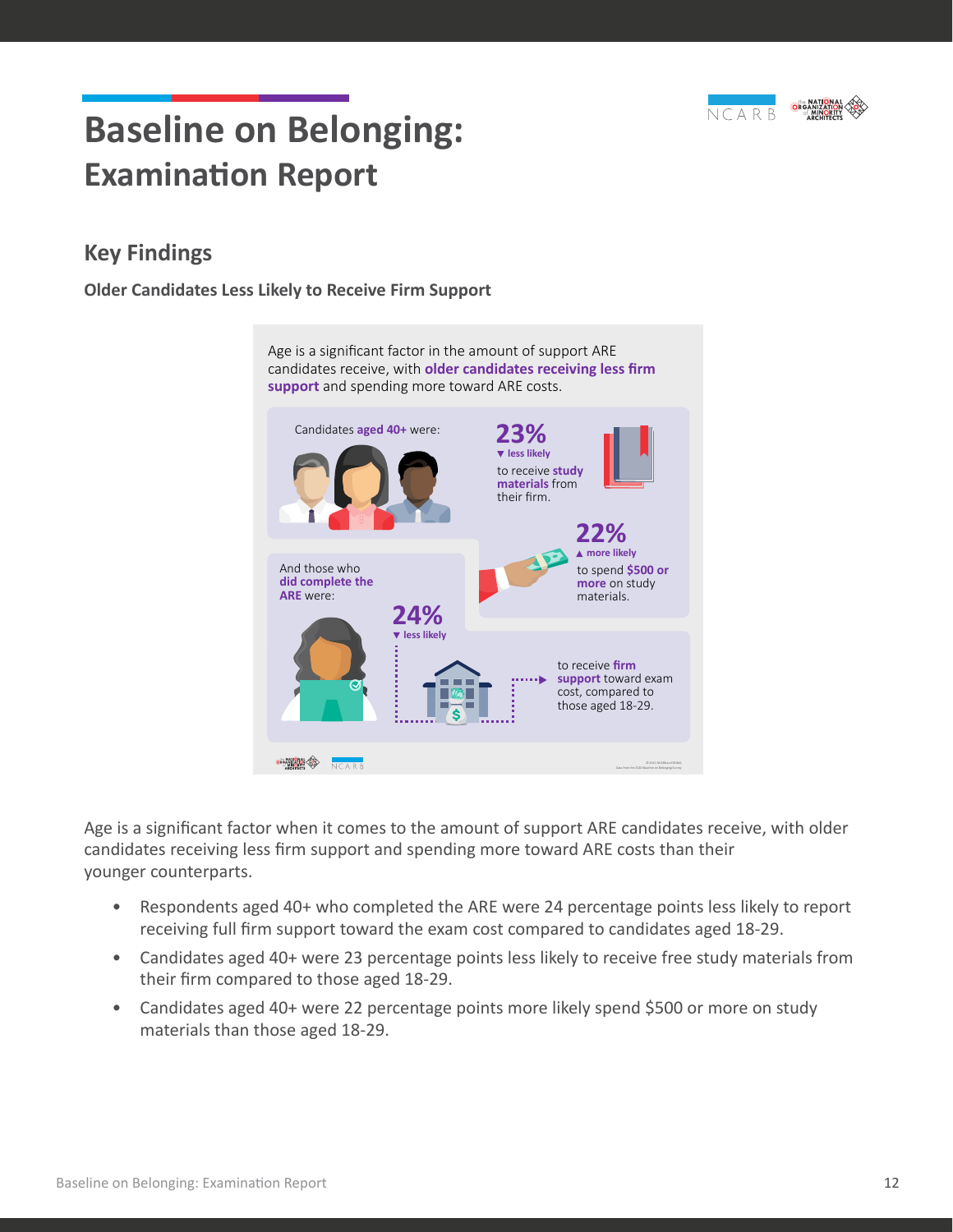

#### **Key Findings**

**Large Firms More Likely to Provide Candidates with Support**

Firm size has a significant effect on the amount of support candidates receive, with **large firms more likely to assist** with the cost of the ARE and study materials. Candidates at **large firms** were: **26% 41% more likely more likely**  to receive to receive **firm support study materials** toward exam cost Candidates at **small firms** were: **34% more likely**  to receive **no firm support** toward exam cost after completing the ARE **ARE STAR OF NCARE** © 2021 NCARB and NOMA Data from the 2020 Baseline on Belonging Survey

Firm size has a significant effect on the amount of support candidates receive, with large firms more likely to assist with the cost of the ARE and study materials.

- Candidates at large firms were more likely to report that their firm had or would assist with the cost of the exam:
	- $\circ$  Candidates at large firms were 26 percentage points more likely to report that they would receive firm support toward the cost of the exam compared to candidates at small firms.
	- $\circ$  Of those who completed the exam, respondents at small firms were 34 percentage points more likely to report that they did not receive firm support toward the cost of the exam compared to those at large firms.
- Candidates at large firms were 41 percentage points more likely to report receiving free study materials than those employed by small firms.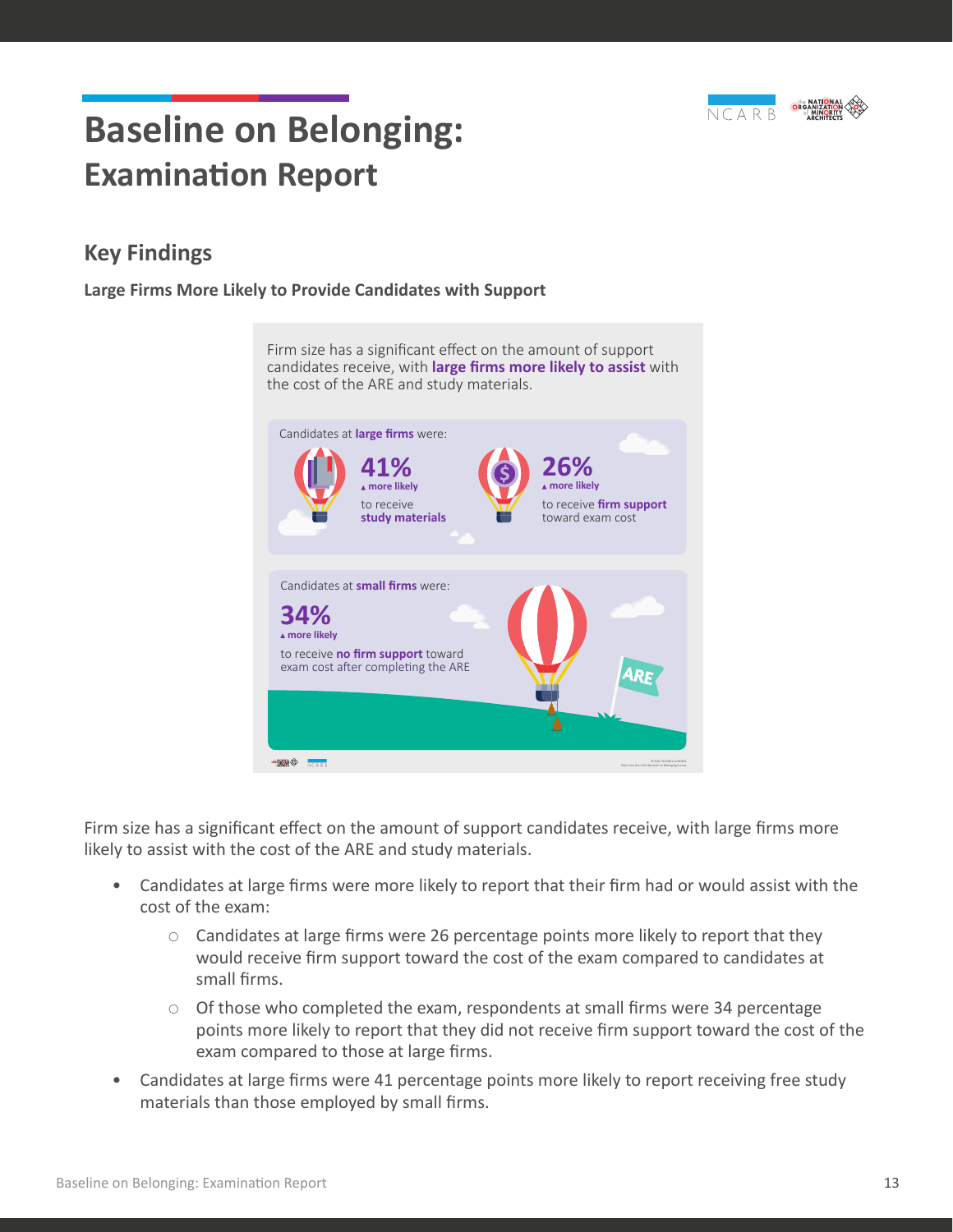

#### **Next Steps**

Responses to the preliminary study provided insight into candidates' challenges during the examination process and illuminated areas for NCARB and NOMA to pursue for further research. For example, some key insights from the report raise important questions—including why candidates at larger firms are more likely to receive financial support for the exam, or why candidates who identify as racial and ethnic minorities are more likely to spend more on exam-related costs.

- Why are candidates at small firms less likely to receive financial support for the exam and examrelated costs?
	- $\circ$  Is this purely due to economic affordability for small firms?
	- $\circ$  Do small and large firms have different perspectives on the value of licensure and the benefit to their firm?
	- $\circ$  Are small firms more likely to regard licensure as an individual pursuit?
	- $\circ$  Do small firms have less need or benefit in their employees becoming licensed?
- How do socioeconomic factors faced by candidates of color affect their ability to afford the exam?
	- $\circ$  How do personal debt and other financial obligations impact a candidate's ability to take the exam?
	- $\circ$  Are candidates deferring testing due to affordability concerns?
	- $\circ$  Does affordability slow down the testing process for candidates under financial stress?
	- $\circ$  Is affordability limiting candidates' ability to access test prep materials?
- Why are candidates of color less likely to receive firm support for the exam and exam-related costs?
	- $\circ$  Are there examples where a specific firm is treating candidates differently?
		- **–** How might differences in treatment affect a candidates' ability to perform or focus on preparing for the exam?
	- $\circ$  Are Latino candidates less likely to receive firm support because they are more likely to work in small firms?
	- $\circ$  Is financial support an established and defined benefit or are candidates having to advocate and negotiate to gain exam support?
		- **–** If the latter, are candidates equally empowered to advocate for support, and are there other influencing factors?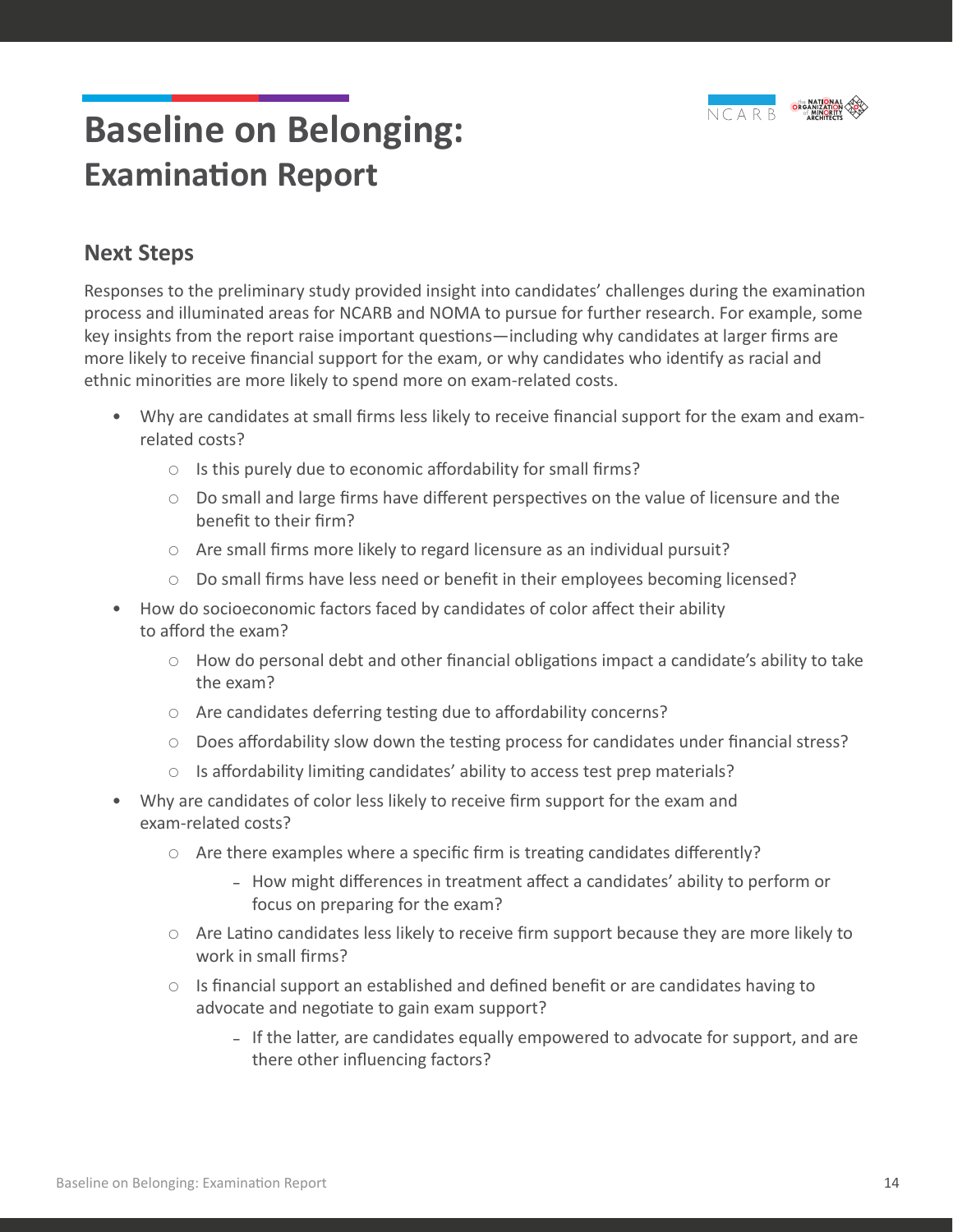

#### **Next Steps (Continued)**

- ${\circ}$  What is the mechanism for financial support—are candidates being reimbursed, or are they provided funds in advance? Is financial support dependent on successful performance?
- $\circ$  Does the lack of more senior minority professionals in the profession affect minority candidates' ability to receive firm support?
- How do women of color navigate facing disproportionate challenges affording, preparing for, and taking the ARE?
	- $\circ$  How are women of color specifically impacted by the intersection of both gender and race/ethnicity, in a profession historically led by white males?
	- $\circ$  How do debt and other financial obligations (which disproportionally affect women of color) specifically impact their ability to prepare for the exam?
	- $\circ$  Does the lack of female, minority mentors impact women of color in preparing for and taking the exam? If so, how?
- What drives disparities in firm support based on the candidates' age?
	- $\circ$  Are older candidates receiving less firm support because they are more likely to work in a small firm?
	- $\circ$  Are firms regarding older candidates as being more financially self-sufficient and therefore requiring less support?
	- $\circ$  Are older candidates disadvantaged because firm culture toward licensure is focused on recent graduates?
	- $\circ$  If licensure becomes a recent pursuit for an established contributor, is it harder for that candidate to establish support structures?
	- $\circ$  Is succession planning within firms a driver for older candidates to pursue licensure?

In Phase #2, NOMA and NCARB will look to further explore these questions by conducting focus groups and follow-up micro surveys to further explore these important questions. By conducting a drill-down study of the disparities revealed in this report, NCARB and NOMA aim to propose targeted actions that will lead to measurable progress in ensuring all candidates can succeed on the path to licensure.